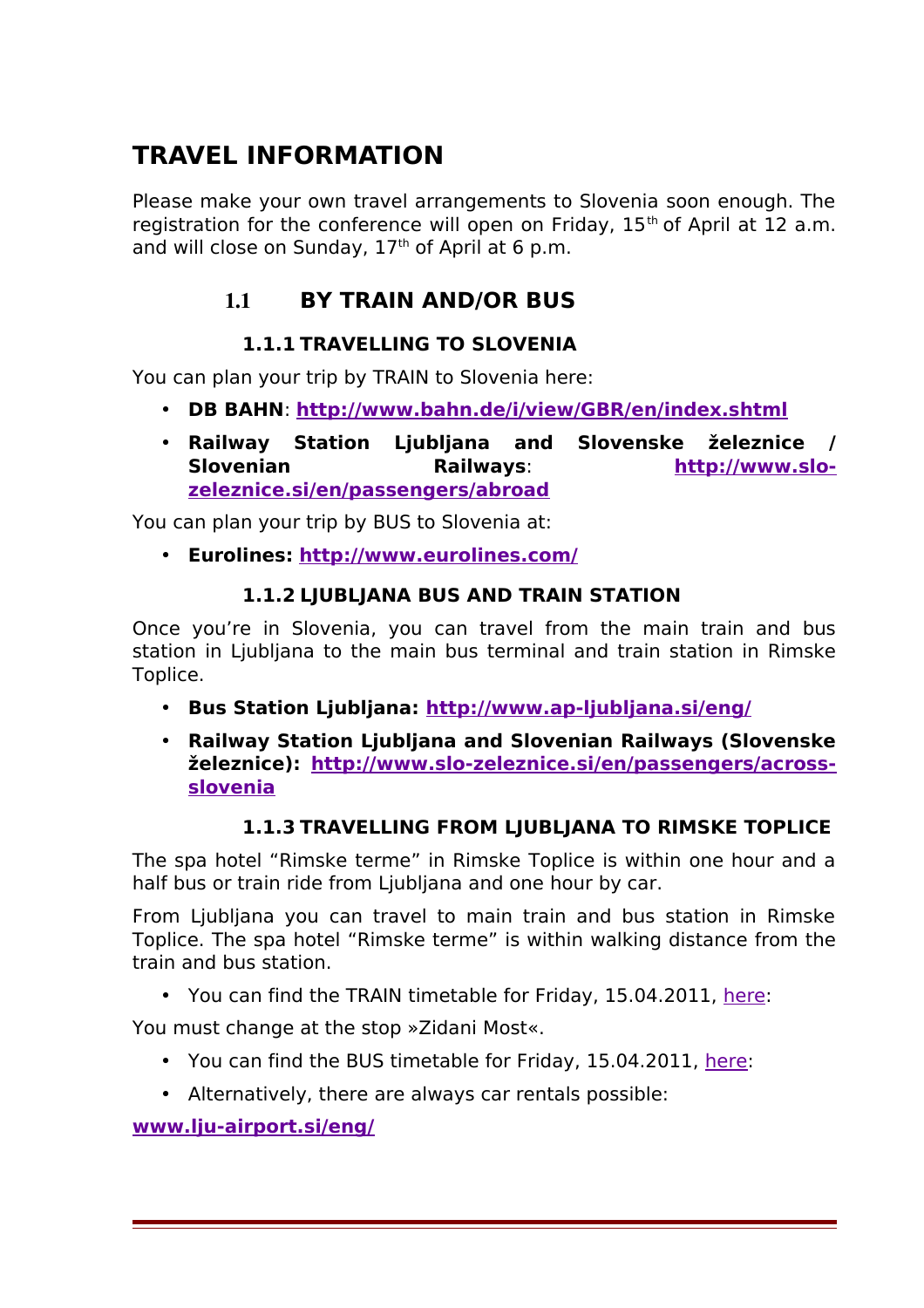### 1.2 **BY CAR**

You can travel to Slovenia by car. Five participants are expected from each country. Participants from different countries could share a car for travelling to Slovenia together. Let us know by e-mail and we will arrange the exchange of addresses.

GPS Travel Coordinates for spa hotel »Rimske terme«:

**GPS Northing (N)** : 46,1193 **GPS Easting (E)** : 15,2033

Plan your route by car here:

**[www.viamichelin.co.uk](http://www.viamichelin.co.uk/tpl/hme/MaHomePage.htm)**

# 1.3 **BY PLANE & INTERNAL TRANSPORTATION OPTIONS**

**1.3.1 Flights and airlines:**



#### **FLIGHTS TO LJUBLJANA:**

Ljubljana: 90 km from Rimske Toplice.

#### **Adria Airways: [www.adria.si/en](http://www.adria.si/en/index.cp2)**

- Athens Ljubljana
- Belgrade Ljubljana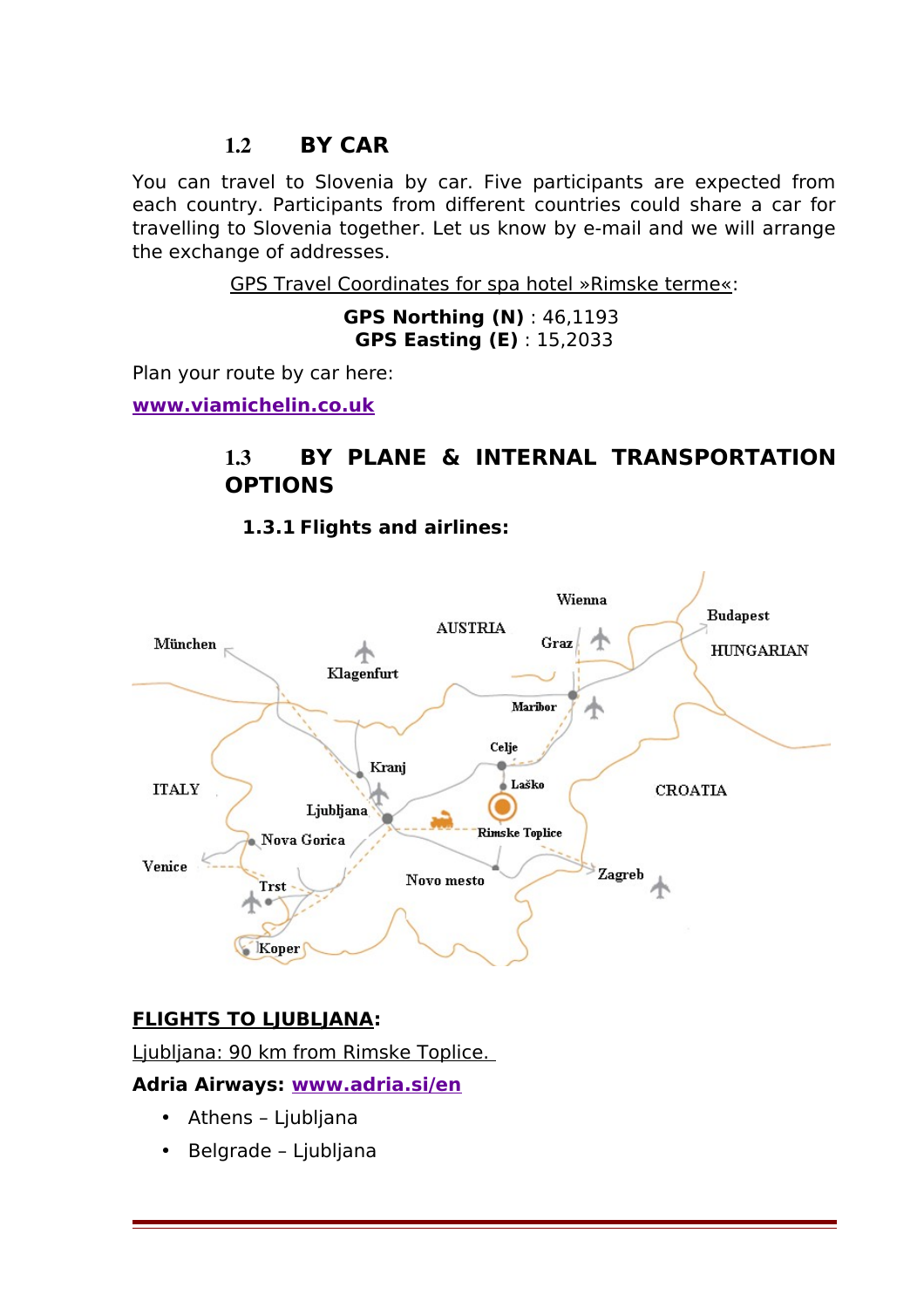- Banja Luka Ljubljana
- Bucharest Ljubljana
- Istanbul Ljubljana
- Podgorica Ljubljana
- Pristina Ljubljana
- Sarajevo Ljubljana
- Skopje Ljubljana
- Sofia Ljubljana
- Tirana Ljubljana

#### **Jat Airways: [www.jat.com](http://www.jat.com/active/en/home.html)**

- Podgorica Ljubljana
- Belgrade Ljubljana

#### **Montenegro Airlines: [www.montenegroairlines.com](http://www.montenegroairlines.com/)**

• Podgorica – Ljubljana

#### **Turkish Airlines: [www.turkishairlines.com](http://www.turkishairlines.com/)**

• Istanbul – Ljubljana

#### **FLIGHTS TO ZAGREB:**

Zagreb: 105 km from Rimske Toplice.

#### **Croatia Airlines: [https://www.croatiaairlines.com](https://www.croatiaairlines.com/)**

- Sarajevo Zagreb
- Sofia Zagreb
- Tirana Zagreb
- Athens & other destinations Zagreb
- Pristina Zagreb
- Podgorica Zagreb
- Bucharest Zagreb
- Istanbul Zagreb

#### **FLIGHTS TO TRIESTE:**

Trieste: 190 km from Rimske Toplice.

#### **Jat Airways: [www.jat.com](http://www.jat.com/active/en/home.html)**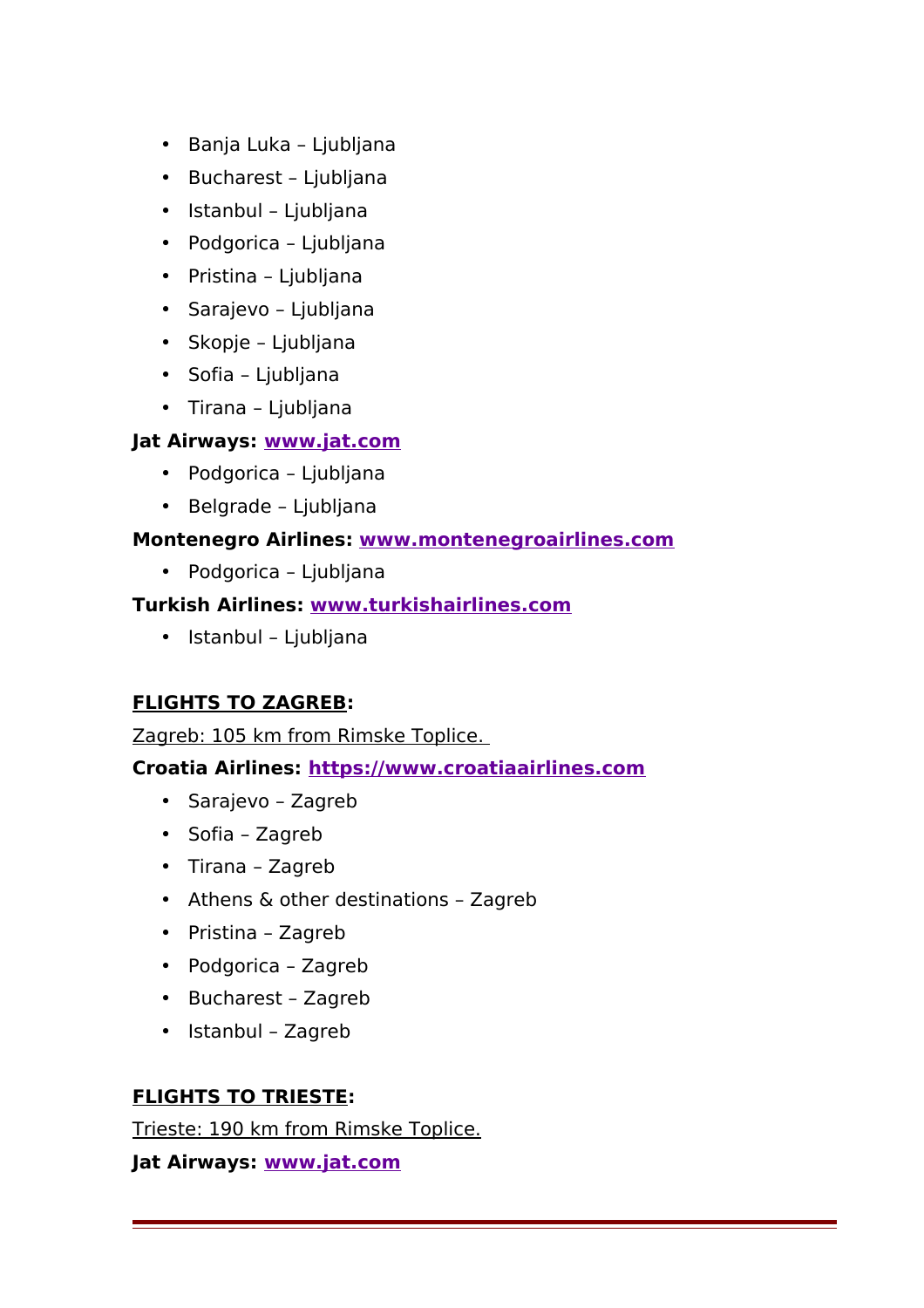• Belgrade - Trieste

#### **BelleAi**: **[www.belleair.com](http://www.belleair.com/)**

• Tirana – Trieste

#### **WizzAir**: **<http://wizzair.com/>**

• Sarajevo – Trieste

#### **1.3.2 AIRPORTS**

#### **a) LJUBLJANA JOŽE PUČNIK AIRPORT**

Visit the airport website: **[www.lju-airport.si](http://www.lju-airport.si/eng)**

#### **How to get from Ljubljana airport to Rimske Toplice?**

**From Ljubljana Jože Pučnik Airport to main bus terminal and train station in Ljubljana:**

**Shuttle connection**: **[www.prevozi-markun.com](http://www.prevozi-markun.com/)**

The price is 5 Euros per person, the shuttle runs every half an hour and the departures are adapted to aircraft landings. The ride to Ljubljana takes about 30 minutes.

You can also take the taxi:

**Taxi: <http://airporttaxi.si/En/>**

#### **From the main bus terminal and train station in Ljubljana to Rimske Toplice:**

#### **Bus Station Ljubljana**:

**<http://www.ap-ljubljana.si/eng/>**

#### **Railway Station Ljubljana and Slovenian Railways (Slovenske železnice):**

**<http://www.slo-zeleznice.si/en/passengers/across-slovenia>**

#### **Rimske Toplice:**

The conference venue at the spa hotel »Rimske terme« is within walking distance from the train and bus station in Rimske Toplice.

#### **b) ZAGREB AIRPORT**

Visit the airport website: **<http://www.zagreb-airport.hr/en/>**

#### **How to get from Zagreb airport to Rimske Toplice?**

**Zagreb Airport provides direct bus shuttle line to the main train and bus station in Zagreb:**